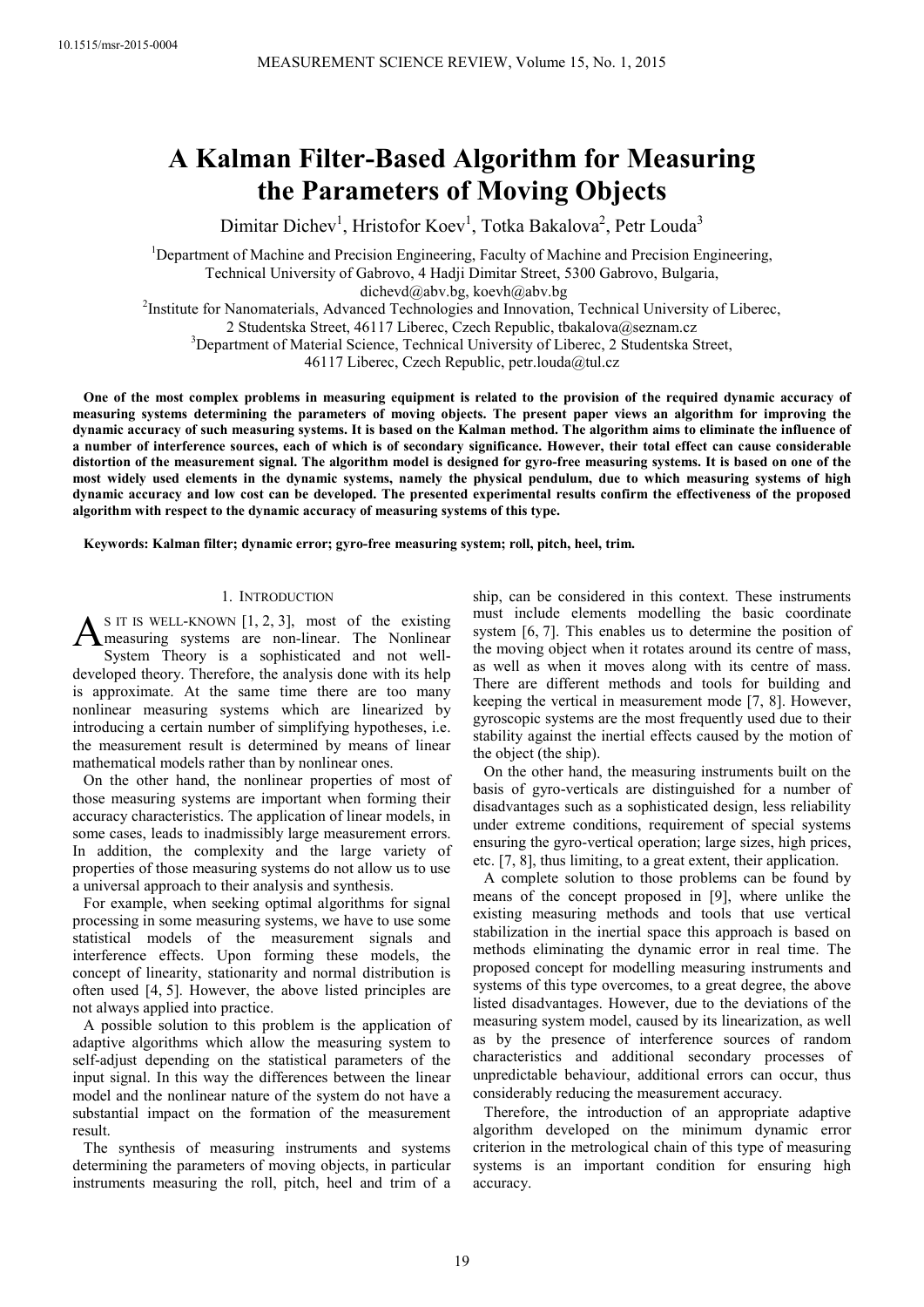## 2. BLOCK DIAGRAM OF THE MEASURING SYSTEM

The automatic control systems and the measuring systems differ in structure since the latter have a primary transformer at its input, whose input signal is inaccessible for both immediate measurement and correction. Measuring system, as a whole, does not make the provision of output-input feedbacks in their metrological circuits possible. Therefore, it is not possible to immediately use the results from the automatic control methods in the measuring systems. However, additional measuring channels operating in parallel with the basic channels can be connected to the metrological circuits. The additional channels may possess the specific structure of correcting devices used for reducing the dynamic error. Within them the concepts of a number of methods from the automatic control theory can be effectively used.

In compliance with the basic principles of the above mentioned approach, a specific system for measuring the roll, pitch, heel and trim of a ship is developed in [9]. It overcomes the disadvantages of the existing measuring instruments since it is based, on one hand, on a very simplified mechanical module, and on the other hand, on the advanced achievements in the area of nanotechnologies, microprocessor and computer equipment.

The block diagram of the system is shown in Fig.1. It is based on a gyro-free reproduction of the vertical. The latter is developed by using a simplified design and a physical pendulum. The measuring system consists of two measuring channels operating in parallel (Fig.1.). The data obtained from the basic measuring channel contains a dynamic error mainly caused by the deviations of the physical pendulum from the ideal astronomical vertical. These fluctuations are determined by the inertial effects caused by the ship fluctuations (e.g. heave, sway, surge, roll, pitch, yaw) and the vibrations in the place where the system has been mounted.

Unlike the existing measuring methods and tools which stabilize the vertical in the inertial space so as to improve the dynamic accuracy, the proposed approach involves a method for eliminating the dynamic error in real time. The measuring procedure related to the definition of the dynamic error is performed in the additional channel (Fig.1.). The latter consists of two pairs of identical MEMS accelerometers used for measuring linear acceleration. Within the mechanical module of the system the accelerometers are positioned in such a way that an algorithm for determining the dynamic error along the two measuring coordinates (heel and trim) can be developed from their output signals. This algorithm is described in detail in [9]. The additional measuring channel operates in parallel with the basic one so as to provide a possibility for eliminating the dynamic error from the measurement result in real time.



Fig.1. Block diagram of the measuring system.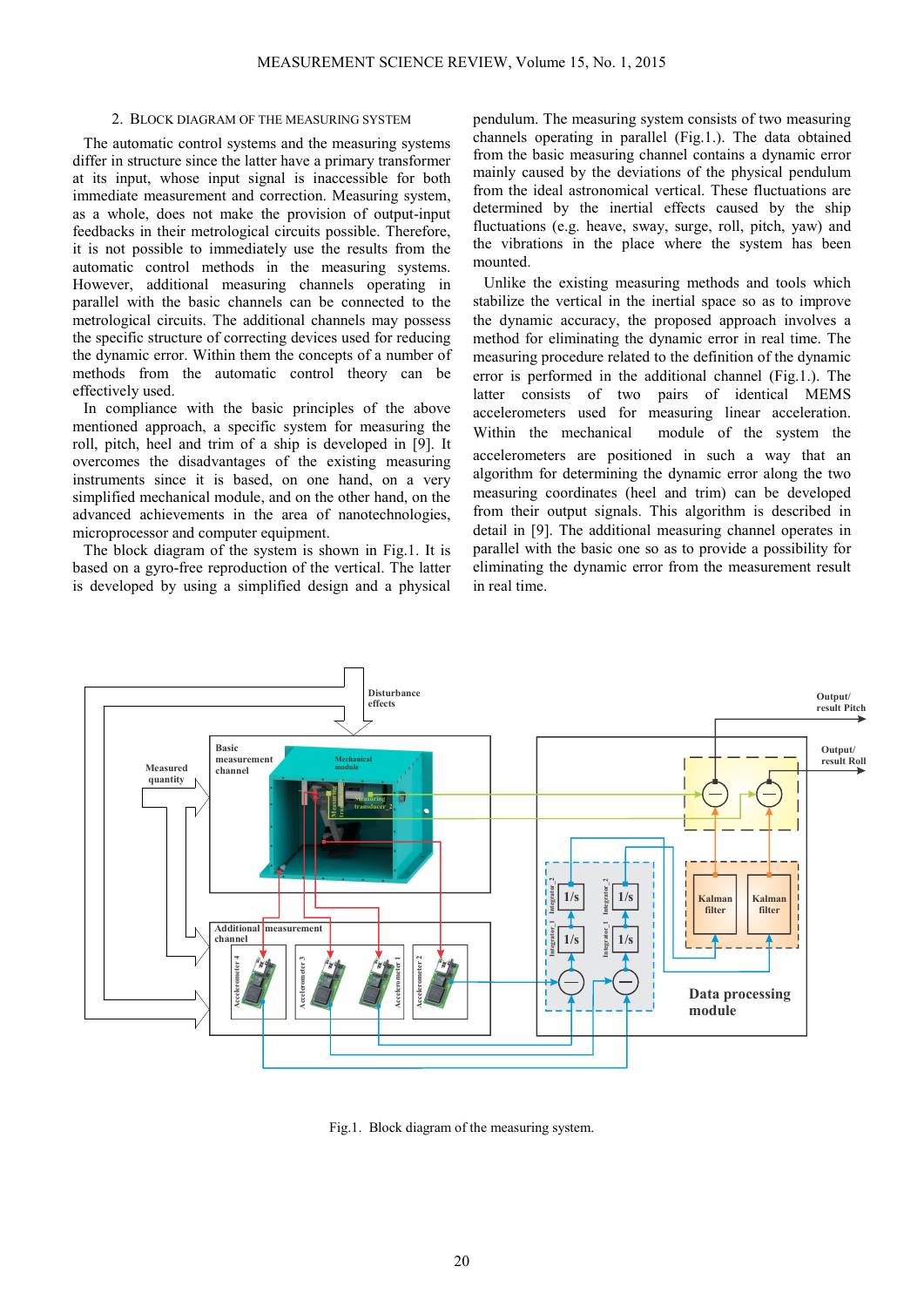## 3. STRUCTURAL MODEL OF THE ALGORITHM

Taking into consideration the characteristics of the quantities that build the measuring environment where the measuring systems operate, it can be admitted that the most appropriate form of processing data obtained from such additional measuring channels is the Kalman algorithm. The characteristics of this algorithm fit very well into the solution of a number of problems arising in the process of accuracy optimization of the measuring instruments that define the parameters of all moving objects listed above [10]. In that case the algorithm will be developed in the context of the set objective, which is related to the improvement of the dynamic accuracy of the measuring system presented in [9]. This procedure is part of the additional channel and aims at eliminating the influence of a number of secondary disturbances on the measurement result. However, the algorithm can also be used in many other systems operating in dynamic mode in the area of metrology and automation [11-14] since the mathematical model is based on the physical pendulum, which is one of the most widely spread elements in those systems.

As it is mentioned in [9], if the dynamic error is determined only on the basis of the measuring procedure described above, the accuracy is not sufficient. The motion of the moving object initiates not only basic but also secondary disturbance processes of unpredictable behaviour for the sensitive elements of the measuring instruments in the additional channel. The mathematical model of the primary processing procedure (Fig.1.) for determining the dynamic error takes mainly the influence of the basic disturbance processes into consideration. Тhe model remains insensitive to the secondary disturbance processes though. The magnitude and influence of the latter on the system's dynamic accuracy are different. They are determined by a number of parameters of random nature and are connected with the motion of the moving object. In some cases, however, under their influence the accumulated error can reach inadmissibly high values.

The block diagram of the Kalman filter developed for one of the two measuring channels of the system is shown in Fig.2. In this case the Kalman algorithm which measures the ship pitch and trim is viewed. However, an analogous filter with identical structure and mathematical model is connected to the metrological circuit of the second measuring channel. The block diagram can be provisionally divided into two loops operating in parallel. The first loop can be assumed as a basic one since the forecast estimate and the optimal value of the measured quantity are determined in it. The second loop operates in parallel with the first one. It aims at determining the current values of the elements from the correlation matrix of the forecast error.

To obtain the forecast estimate  $\hat{\vec{x}}_k(-)$ , it is necessary to integrate the differential equation [15, 16]

$$
\frac{d\vec{x}(t)}{dt} = F(t)\cdot \vec{x}(t),
$$
\n(1)

under an initial condition  $\vec{x}(0) = \vec{x}(t_0)$  $\vec{x}(0) = \vec{x}(t_0)$ .

 $\ln{(1)} \; \vec{x}(t)$  $\overline{a}$  is the *n* dimensional vector defining the state of the quantity whose optimal value is demanded by means of the Kalman filter developed. According to the block diagram in Fig.1. and the proposed processing procedure of the measuring system, vector  $\vec{x}(t)$  is determined by the motion of the physical pendulum along the  $\beta$  coordinate, which actually defines the dynamic error in this measuring channel. Error  $\beta$  is explained in detail in [9, 17, 18]. By transforming equation (1) from a continuous time function into a discrete time function, the following expression is obtained for the forecast estimate [16]

$$
\hat{\vec{x}}_k(-) = \Phi_k \cdot \hat{\vec{x}}_{k-l}(+) ,
$$
 (2)

where  $\Phi_k$  is a transition function of the  $[n \times n]$ -dimensional state defining the dynamics of the system;  $\hat{\vec{x}}_{k-1}(+)$  - the estimate of the vector of the state at the moment of time *tk-1*.

Due to the stationary nature of the dynamic system, caused by the invariability of its basic parameters, the  $\Phi_k$  matrix does not change in time and its elements remain constant [2].

It is necessary to define the mathematical model of the coefficient correcting the forecast estimate since the Kalman filter operates according to the forecast-correction circuit (2). Therefore, the continuous model of the linear dynamic system should be viewed. The latter could be illustrated by a vector-matrix differential equation defining the dynamics of the measuring system, and by a second equation defining the measuring process [7, 15]

$$
\frac{d\vec{x}}{dt} = F(t)\cdot\vec{x}(t) + G(t)\cdot\vec{w}(t),
$$
\n(3)

$$
\vec{z}(t) = \vec{y}(t) + \vec{v}(t) = H(t) \cdot \vec{x}(t) + \vec{v}(t),
$$
 (4)

where  $\vec{w}(t)$  $\overline{a}$  is *r* dimensional vector representing the signal at the system input;  $\vec{y}(t)$  $\overline{a}$  - *m* dimensional vector determining the error-free signal at the output of the  $\frac{1}{2}$ measuring channel before the Kalman filter;  $\vec{z}(t)$  - *m* dimensional vector defining the measurement result before the Kalman filter;  $\vec{v}(t)$  - *m* dimensional vector determining the measurement error;  $F(t)$ ,  $G(t)$ ,  $H(t)$  - respectively  $\int n \times$  $n$ ,  $[n \times r]$ ,  $[m \times n]$  matrices, which will be described later in equations (10) and (12).

The diagram in Fig.2. illustrates the used method in an algorithmic form. In this figure the error correlation matrix is denoted by  $P_k$ , the initial value of the error correlation matrix - by  $P(t_0)$ , and the matrix amplification coefficient by  $K_k$ . The error correlation matrix, whose value is restored at each time step, makes the correction of the forecast estimate according to an optimality criterion in relation to accuracy possible. In the algorithm the estimate is corrected by means of the matrix amplification coefficient  $K_k$ , whose discrete form is presented in Fig.2.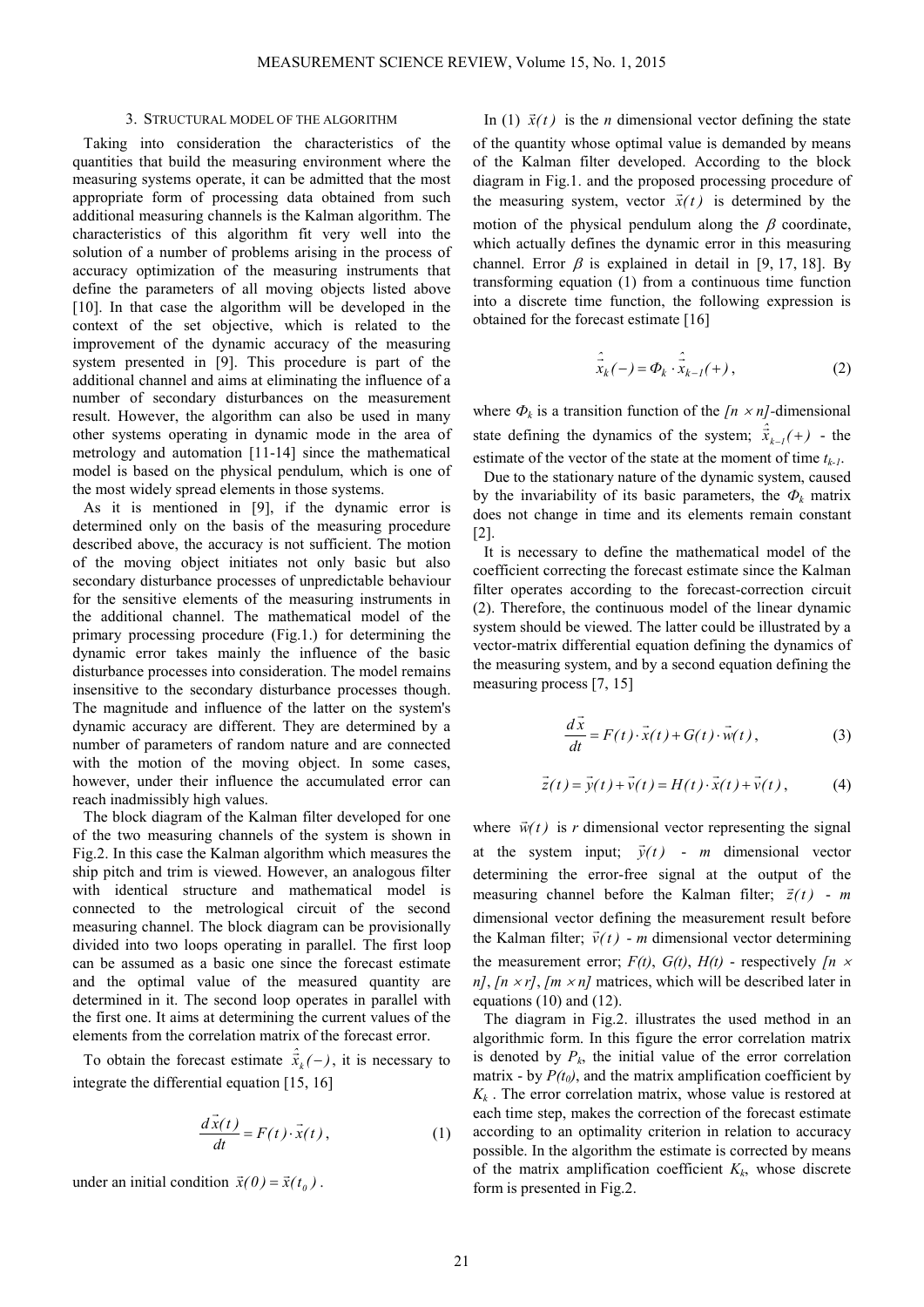

Fig.2. Block diagram of the Kalman filter.

# 4. DESIGNING OF THE ELEMENTS OF THE KALMAN FILTER

The concept of the Kalman filter assumes that the stochastic system can be described by the models of the dynamics and measurement. In this case the dynamics model is described by the differential equation [9]

$$
(J_{x_1} + m_l \cdot l^2) \cdot \ddot{\beta}(t) + k_\beta \cdot \dot{\beta}(t) + m_l \cdot l \cdot g \cdot \beta(t) =
$$
  
=  $-m_l \cdot l \cdot \ddot{\xi}_0(t) - (J_{x_1} + m_l \cdot l \cdot z) \cdot \ddot{\psi}(t),$  (5)

where  $m_l$ ,  $l$ ,  $J_{x_l}$  are mass, design and inertia parameters of the system sensitive element;  $k_{\beta}$  - damping coefficient;  $\psi(t)$  pitch;  $\xi_0(t)$  - surge; *z* - the coordinate in the vertical direction of the suspension point of the system sensitive element with regard to the centre of gravity of the ship.

It is necessary to note that the measured quantity from the system measuring channel under consideration is ψ*(t)*. According to the metrological procedure it is measured with accuracy depending to a great extent on the accuracy related to the definition of the dynamic error  $\beta(t)$ . Namely the last quantity is subject to filtration in the present problem.

Equation (5) can be easily linearized in the type

$$
\ddot{\beta}(t) + 2 \cdot h \cdot \dot{\beta}(t) + w_0^2 \cdot \beta(t) =
$$
\n
$$
= -\frac{w_0^2}{g} \cdot \ddot{\xi}_0(t) - \frac{w_0^2}{g} \cdot \left(\frac{J_{x_1}}{m_1 \cdot l} + z\right) \ddot{\psi}(t),
$$
\n(6)

where  $(J_{x_1} + m_l \cdot l^2)$  $w_0 = \sqrt{\frac{m_1 \cdot l \cdot g}{(J_{x_1} + m_1 \cdot l^2)}}$  $v_0 = \sqrt{\frac{m_l}{\epsilon I}}$  $n_l + m_l$ .  $=\sqrt{\frac{m_l \cdot l \cdot g}{m_l \cdot l \cdot g}}$  - the natural frequency of

the sensitive element (the physical pendulum);

$$
2.h = \frac{k_{\beta}}{(J_{x_1} + m_1 \cdot l^2)}; h \text{ - damping factor.}
$$

Quantities  $\ddot{\xi}_0(t)$ ,  $\ddot{\psi}(t)$  in the right part of equations (5) and (6) are random time functions. The Kalman method introduces a simplifying hypothesis according to which these quantities are assumed as random functions of a *white noise* type [15, 16, 19]. Then equation (6) will be transformed into

$$
\ddot{\beta}(t) + 2 \cdot h \cdot \dot{\beta}(t) + w_0^2 \cdot \beta(t) = k_1 \cdot w(t) , \qquad (7)
$$

where  $w(t)$  - scalar white noise of intensity  $Q = I$ ;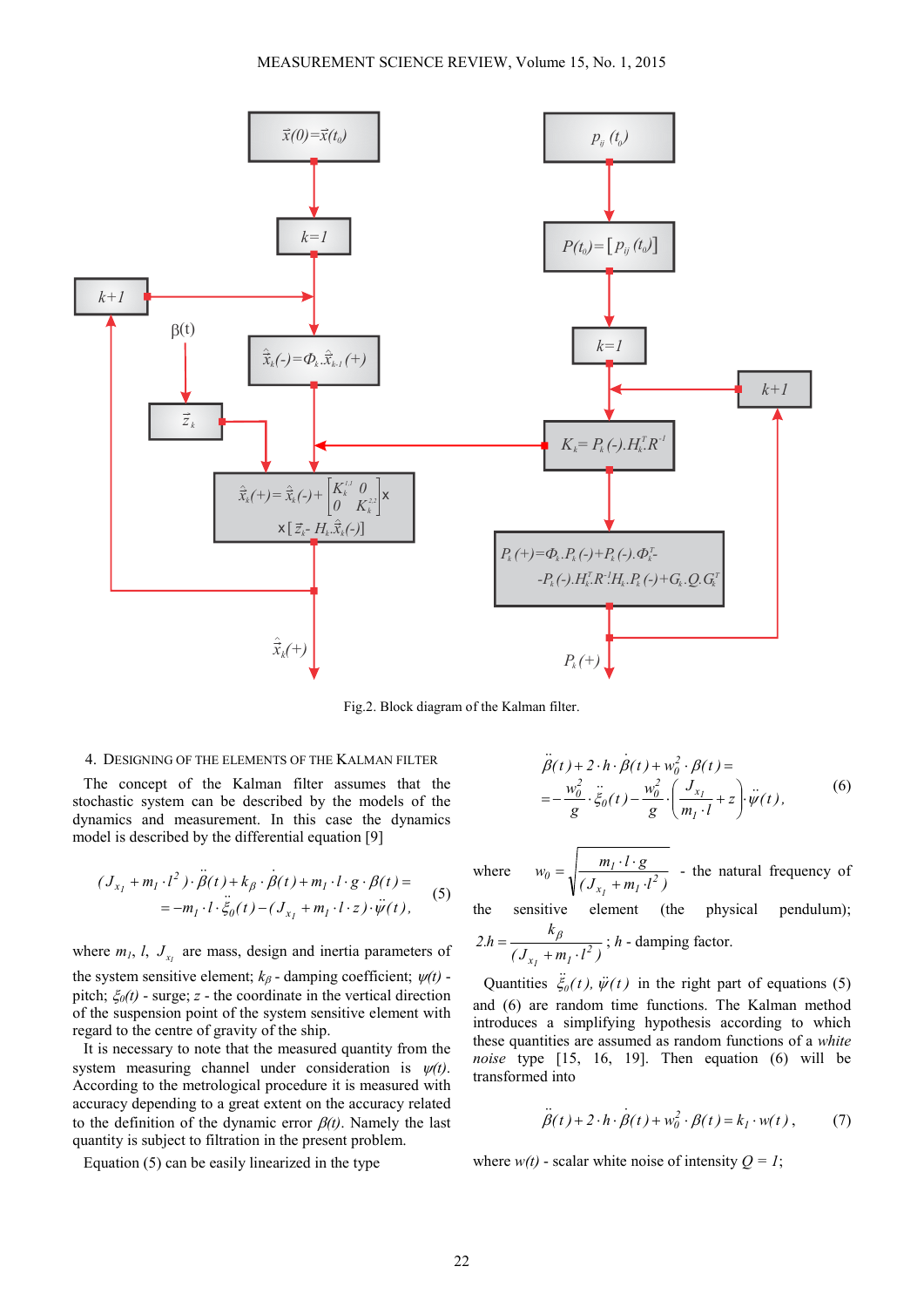(8)

$$
k_I = -\frac{w_0^2}{g} \cdot \left(\frac{J_{x_I}}{m_I \cdot l} + z + I\right).
$$

The second order equation (7) can be transformed into a system of two equations of first order

$$
\dot{\beta}(t) = \chi(t) ,
$$

$$
\dot{\chi}(t) = -2 \cdot h \cdot \chi(t) - w_0^2 \cdot \beta(t) + k_1 \cdot w(t).
$$

Vector  $\vec{x}(t)$  $\vec{x}(t)$  determining the state of the quantity  $\beta(t)$ , in compliance with (8), will be

$$
\vec{x}^T(t) = [\beta \quad \chi]. \tag{9}
$$

Then matrices *F* and *G* will be of the type

$$
F = \Phi_k = \begin{bmatrix} 0 & 1 \\ -w_0^2 & -2 \cdot h \end{bmatrix}, \qquad G = G_k = \begin{bmatrix} 0 \\ k_i \end{bmatrix}. \tag{10}
$$

Within the specific problem, the equation of the measured signal  $z(t)$  before the filter can be written in the following way

$$
z(t) = \beta(t) + v(t), \qquad (11)
$$

where  $v(t)$  is the measurement error which can be considered white noise of intensity  $R = 1$ .

Then matrix *H* from equation (4), determined by the type of the input signal entering the Kalman filter (11), will be

$$
H = H_k = [I \quad 0],\tag{12}
$$

The diagonal matrix  $P(t_0)$ , whose elements are equal to the variances  $D_{\beta}$  and  $D_{\chi} = D_{\beta}$  of the components of the vector  $\vec{x}^T(t) = [\beta \quad \chi]$ , is written on the basis of the correlation functions of quantities  $\beta(t)$  and  $\dot{\beta}(t) = \chi(t)$ . This is due to equations  $D_{\beta} = K_{\beta}(0)$  and  $D_{\beta} = K_{\beta}(0)$ , where  $K_{\beta}(0)$  and  $K_{\dot{\beta}}(0)$  are the values of the correlation functions of  $\beta(t)$  and  $\dot{\beta}(t) = \chi(t)$  when  $\tau = 0$  [20].

The spectral density of the stationary solution of the linear differential equation with constant coefficients (7) can be presented in the type [20]

$$
S_{\beta}(\omega) = |W(j\omega)|^2 \cdot S_w(\omega), \qquad (13)
$$

where  $W(j\omega)$  is the transfer function  $W(p)$  written with the argument *p=j.*ω.

From (7) it follows that the transfer function of the system sensitive element will be

$$
W(p) = \frac{k_1}{p^2 + 2 \cdot h \cdot p + w_0^2} \,. \tag{14}
$$

By replacing the arguments in (14), the following is obtained

$$
W(j\omega) = \frac{k_1}{-\omega^2 + 2 \cdot h \cdot j \cdot \omega + w_0^2}.
$$
 (15)

Then on the basis of  $(13)$ ,

$$
S_{\beta}(\omega) = \frac{k_1^2}{\left(\omega^2 - w_0^2\right)^2 + 4 \cdot h^2 \cdot \omega^2} \cdot S_w(\omega). \tag{16}
$$

Since the process  $w(t)$  is white noise, then on the basis of the qualities of the latter it follows that the spectral density  $S_w(\omega) \approx c = const.$  Then equation (16) can be transformed into the type

$$
S_{\beta}(\omega) = \frac{2 \cdot D_{\beta} \cdot \mu}{\pi} \cdot \frac{\mu^2 + \lambda^2}{(\omega^2 - \lambda^2 - \mu^2)^2 + 4 \cdot \mu^2 \cdot \omega^2},
$$
 (17)

where 
$$
\mu = h
$$
;  $\lambda = \sqrt{w_0^2 - h^2}$ ;  $D_\beta = \sigma_\beta^2 = \frac{\pi \cdot k_I}{2 \cdot h \cdot w_0^2} \cdot c$ . (18)



Fig.3. 3-D model of the equipment and the measuring system under study.  $1 -$  equipment for reproducing reference motions; 2 – measuring system under study.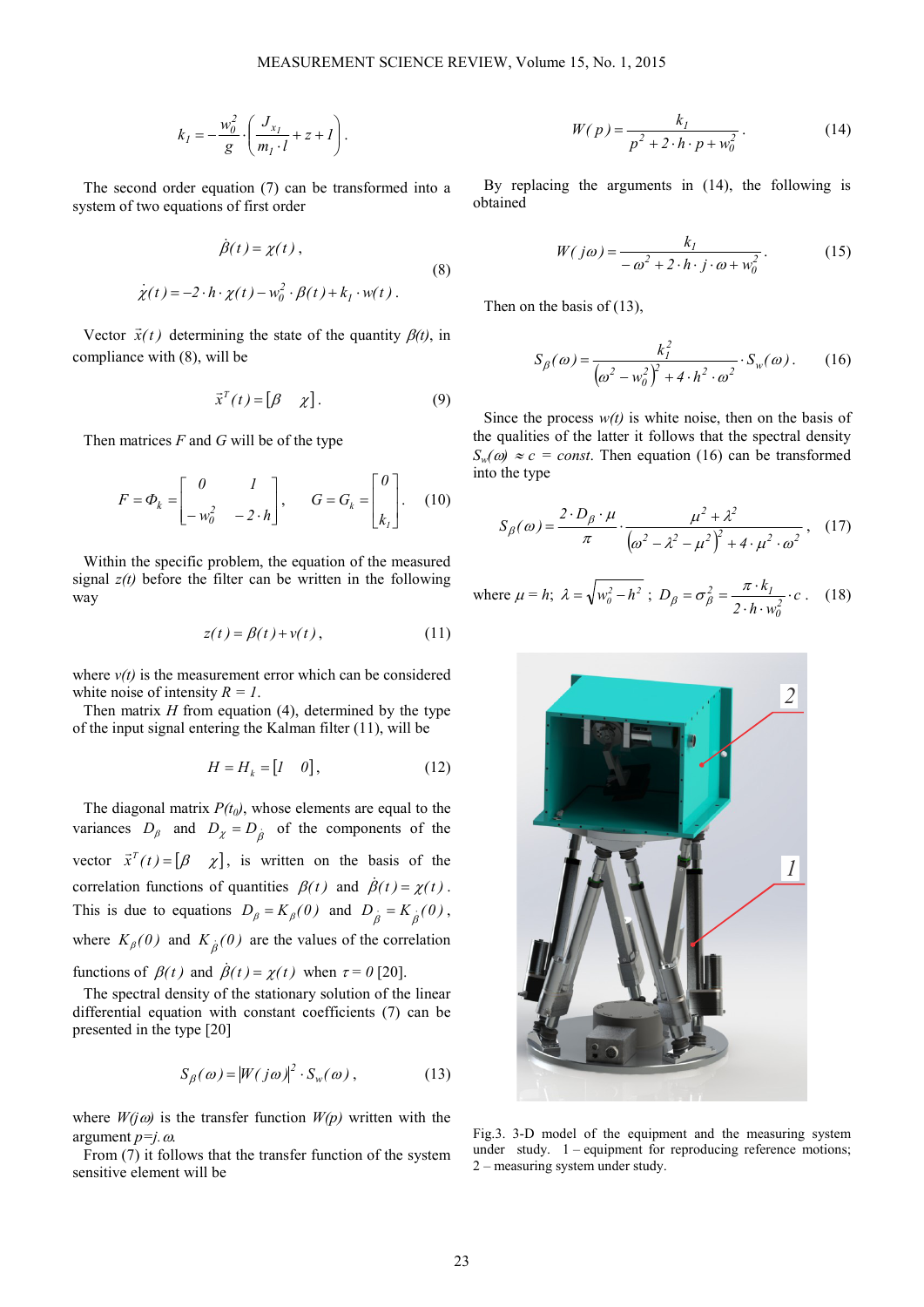From equation (17) the sought mathematical model of the correlation function  $K_\beta(\tau)$  of the process  $\beta(t)$  can be found on the basis of the common relationship ∞

$$
K(\tau) = 2 \cdot \int_{0}^{T} S(\omega) \cdot \cos \omega \tau \cdot d\omega, \text{ i.e. } [15]
$$
  

$$
K_{\beta}(\tau) = D_{\beta} \cdot e^{-\mu |\tau|} \cdot \left( \cos \lambda \cdot \tau + \frac{\mu}{\lambda} \cdot \sin \lambda \cdot |\tau| \right). \quad (19)
$$

Since function  $\beta(t)$  is related to  $\dot{\beta}(t)$  by a differential operator, their respective correlation functions will be in the following relationship [15]

$$
K_{\hat{\beta}}(t_1, t_2) = \frac{\partial^2 K_{\beta}(t_1, t_2)}{\partial t_1 \partial t_2} = -\frac{d^2 K_{\beta}(\tau)}{d\tau^2} = K_{\hat{\beta}}(\tau), \quad (20)
$$

where  $\tau = t_2 - t_1$ .

It follows from (19) and (20) that

$$
K_{\dot{\beta}}(\tau) = D_{\beta} \cdot \left(\mu^2 + \lambda^2\right) \cdot e^{-\mu|\tau|} \cdot \left(\cos \lambda \tau - \frac{\mu}{\lambda} \cdot \sin \lambda |\tau|\right). \tag{21}
$$

Then on the basis of (19) and (21) we can write the initial state of the correlation matrix  $P(t_0)$  of the error, i.e.

$$
P(t_0) = \begin{bmatrix} D_\beta & 0 \\ 0 & D_\beta \cdot (\mu^2 + \lambda^2) \end{bmatrix}.
$$
 (22)

The expressions obtained for matrices *F*, *G*, *H*, *P(t0)* and the specified intensities of the white noise  $Q = I$ , R at the input of the dynamic system make it possible to develop the Kalman algorithm on the basis of the block diagram in Fig.2. The algorithm improves the accuracy upon determining the function  $\beta(t)$ , which appears as an important condition for increasing the dynamic accuracy of the measuring system. Moreover, the numerical values of the components of the given matrices are defined by the respective design parameters of the sensitive element of the system.

#### 5. EXPERIMENTS AND RESULTS

The experiments have been done in order to confirm the features and suitability of the proposed algorithm for improving the dynamic accuracy of such measuring systems. There are certain difficulties in relation to the experiments since there is not a well-developed reference base. This results in designing equipment that possesses reference properties and makes possible the solution of all types of metrological problems referring to verification, calibration, definition of dynamic characteristics and investigation of dynamic accuracy. For this purpose appropriate equipment possessing all required features has been developed. It is based on parallel mechanisms (a hexapod of six degrees of freedom). A 3-D model of the equipment and the measuring system is shown in Fig.3.



Fig.4. Results from the investigation of the dynamic accuracy.



Fig.5. Motion of the operating platform along the angular coordinate ψ*.* 



Fig.6. Results from the investigation of the dynamic accuracy.

Fig.4. and Fig.6. illustrate the effect of the operation of the proposed algorithm as regards the dynamic accuracy of the measuring system. The two figures show the dynamic errors, respectively without  $\varepsilon_{de}(t)$  (continuous line) and with  $\varepsilon_{de}^{kf}(t)$  (dotted line) an algorithm module, defined on the basis of the equations

$$
\varepsilon_{de}(t) = \psi_{mr}(t) - \psi(t), \qquad (23)
$$

$$
\varepsilon_{de}^{kf}(t) = \psi_{mr}^{kf}(t) - \psi(t), \qquad (24)
$$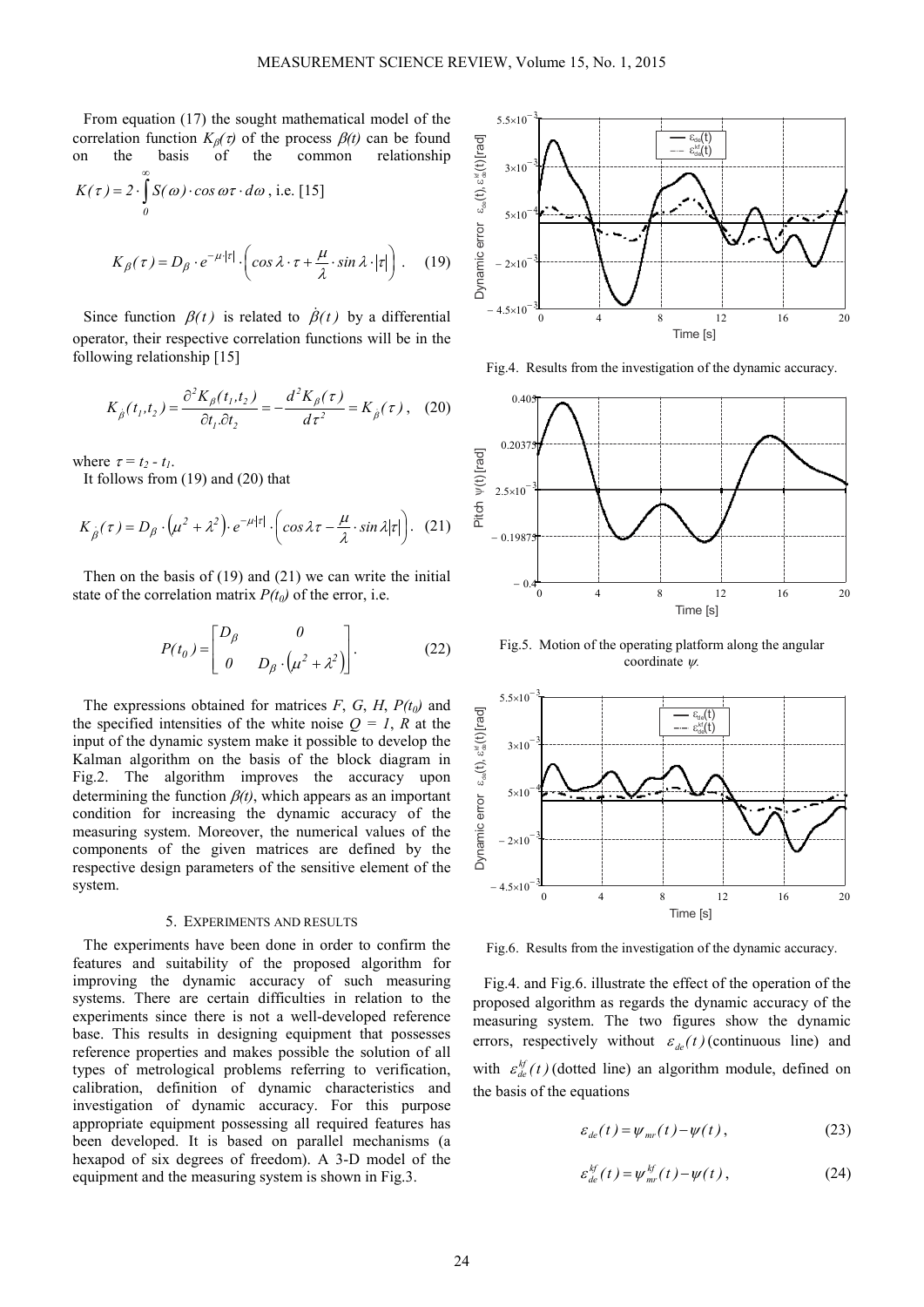where  $\psi_{mr}(t)$  and  $\psi_{mr}^{kf}(t)$  are functions obtained as a result of the measurement of the platform motion, respectively without and with a Kalman filter;  $\psi(t)$  – the function defining the motion of the operating platform in relation to the trim coordinate.

The dynamic errors shown in Fig.4. and Fig.6. are obtained as a result of the reference platform motions presented in Fig.5. and Fig.7., respectively. Fig.4. and Fig.6. show that the maximal values of the dynamic error  $\varepsilon_{de}^{kf}(t)$ vary within a range of 0.04° - 0.08°, whereas those of  $\varepsilon_{de}(t)$  are within a range of 0.15° - 0.25°. In general, we can draw the conclusion that the use of the algorithm considerably improves the stability of the measuring system with respect to its dynamic accuracy. This can be also easily identified in Fig.4. and Fig.6., where the variation of error  $\varepsilon_{de}^{kf}(t)$  decreases by approximately 50 % in relation to that of error  $\varepsilon_{de}(t)$ . The impact of the algorithm regarding the improvement of the dynamic accuracy is high in the presence of interference effects caused by the fluctuations of the ship in relation to the non-measured coordinates.



Fig.7. Motion of the operating platform along the angular coordinate ψ*.*

The experiments show that in the presence of a module processing the signal in compliance with the proposed algorithm in the measurement chain, the maximal value of the dynamic error does not exceed 0.1°. As an example of the effective performance of this algorithm, we can point that the maximal value of the dynamic error of the measuring system under the same measurement conditions but without using the Kalman filter is within a range of  $0.2^{\circ}$  -  $0.3^{\circ}$ .

# 7. CONCLUSION

The experimental results confirm the effectiveness of the proposed algorithm with respect to the dynamic accuracy of systems measuring moving objects. As a result of the operation of the algorithm the accuracy characteristics of the measuring system under conditions of dynamic influences are improved to a great extent. This can be implemented without using expensive elements and stabilization systems.

The algorithm can be successfully used for improving the dynamic accuracy in gyro-free systems measuring the

parameters of moving objects. However, it can be applied in a number of other measuring instruments and systems for automation, operating in dynamic mode, since the mathematical model has been developed on the basis of a widely used element such as the physical pendulum. The algorithm is based on the Kalman method. It aims to eliminate the influence of a number of interference sources, each of which is of secondary significance. However, their total effect can cause considerable distortion of the measurement signal.

## ACKNOWLEDGMENT

The research presented in this paper was supported in part by LO1201 funded by the Ministry of Education, Youth and Sports in the framework of the targeted support of the "National Programme for Sustainability I" and the OPR&DI project Centre for Nanomaterials, Advanced Technologies and Innovation CZ.1.05/2.1.00/01.0005, as well as by Project Т02-119/01. 2015 "Research and development of new methods and technologies for geometric parameters measurements of large scale details and systems", National Science Fund - Bulgaria.

### **REFERENCES**

- [1] Nazarov, N.G. (2002). *Metrology: Basic Concepts and Mathematical Models*. Moscow: Vishshaya Shkola.
- [2] Stepetov, A.G. (2006). *Theory, Calculation and Design of Measuring Instruments*. Moscow: Standartinform.
- [3] Pronkin, N.S. (2003). *Basics of Metrology for Dynamic Measurements*. Moskow: Logos.
- [4] Granovskij, V.А. (1984). *Dynamic Measurements*. St. Petersburg: Energoatomizdat.
- [5] Ventcel, E.S., Ovcharov, L.A. (2007). *Random Processes Theory and Its Engineering Application*. Moscow: Vishshaya Shkola.
- [6] Dichev, D., Golemanova, S. (2010). Characteristics of the results upon measuring signals representing random processes. In *Metrology and Metrology Assurance : XX National Scientific Symposium*, 10-14 September 2010, Sazopol, Bulgaria, 51-57.
- [7] Sveshnikov, A.A., Rivkin, S.S. (1974). *Probability Methods in the Applied Gyroscope Theory.* Moscow: Nauka.
- [8] Danilov, A.T. (2001). A gyroscopic measuring system for parameters of moving objects. *Problems of Special Machinebuilding Magazine*, 34 (4), 178-181.
- [9] Dichev, D., Koev, H., Louda, P. (2014). A measuring system with an additional channel for eliminating the dynamic error. *Journal of Theoretical and Applied Mechanics*, 44 (1), 3-20.
- [10] Zhu, R., Sun, D., Zhou, Z., Wang, D. (2007). A linear fusion algorithm for attitude determination using low cost MEMS-based sensors. *Measurement*, 40 (3), 322– 328.
- [11] Garcia, E., Hausotte, T. (2013). The parallel Bayesian toolbox for high-performance Bayesian filtering in metrology. *Measurement Science Review,* 13 (6), 315- 321.